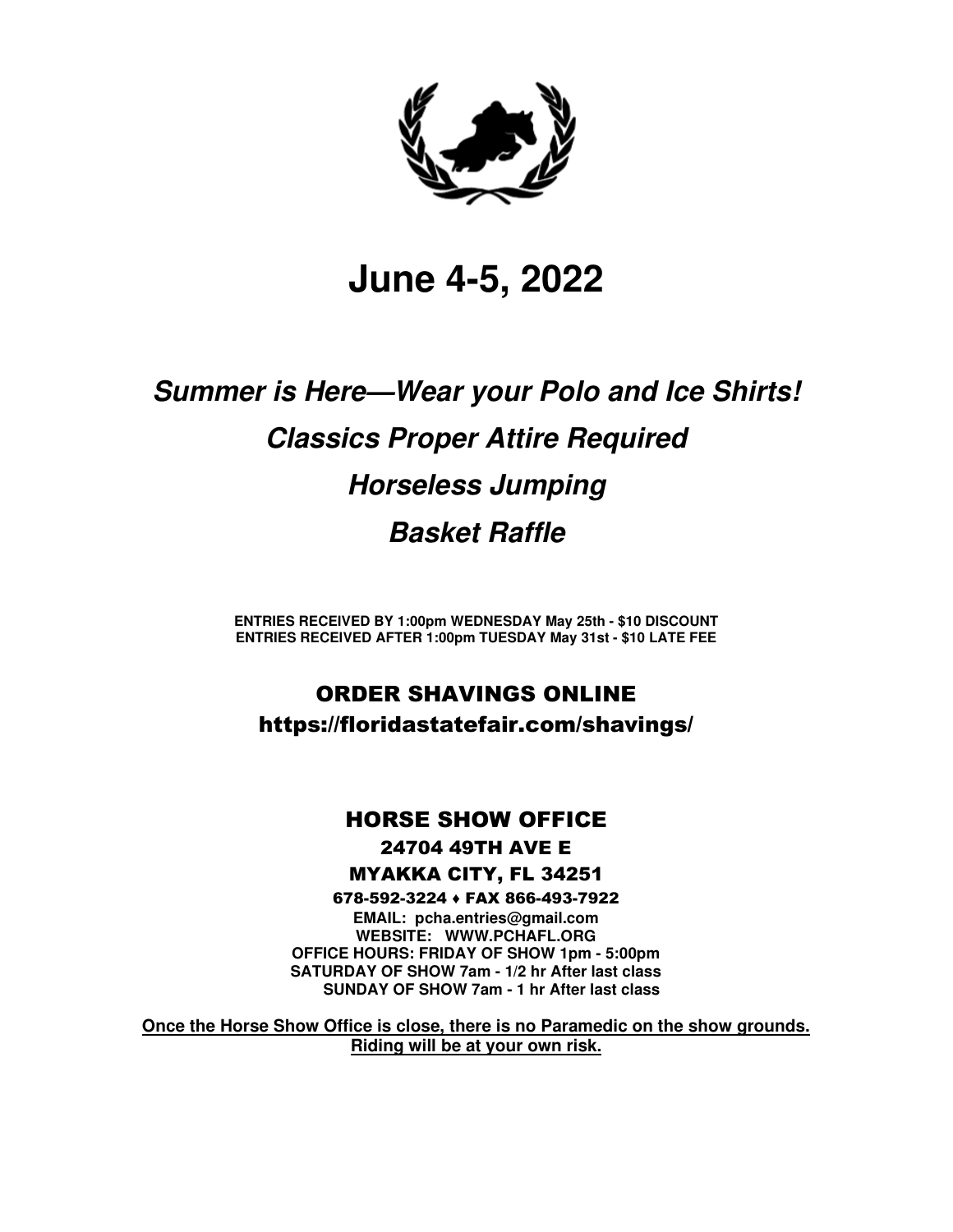# **June 4-5, 2022**

| HUNTER JUDGE: | Robert Robold – Cocoa, FL           |
|---------------|-------------------------------------|
| HUNTER JUDGE  | Ann Pennington - Ft. Myers, FL      |
| HUNTER JUDGE: | Lesley Cox Hunziker – Parrish, FL   |
| JUMPER JUDGE: | Patty Anderton, New Port Richey, FL |

# **SHOW STAFF**

|              | SHOW MANAGER: Danny Moore, Spring Hill, FL |
|--------------|--------------------------------------------|
| SHOW OFFICE: | Linda Kratochwill, Myakka City, FL         |
| SHOW OFFICE: | Rick Witham, St. Petersburg, FL            |
| EMT:         | Courtenay Summers, Tampa, FL               |
| FARRIER:     | <b>Chris Malley</b>                        |
|              |                                            |

ANNOUNCER: Woodie Speed, Sarasota, FL

## **2021 SHOW DATES**

**January 23-24 March 27-28 April 17-18 June 5-6 September 11-12** 

**October 23-24** 

# **Don't Miss out on the Fun!!**

- **Horseless Show Jumping**
- **Proceeds go to support the**

**Rider Incentive Fund**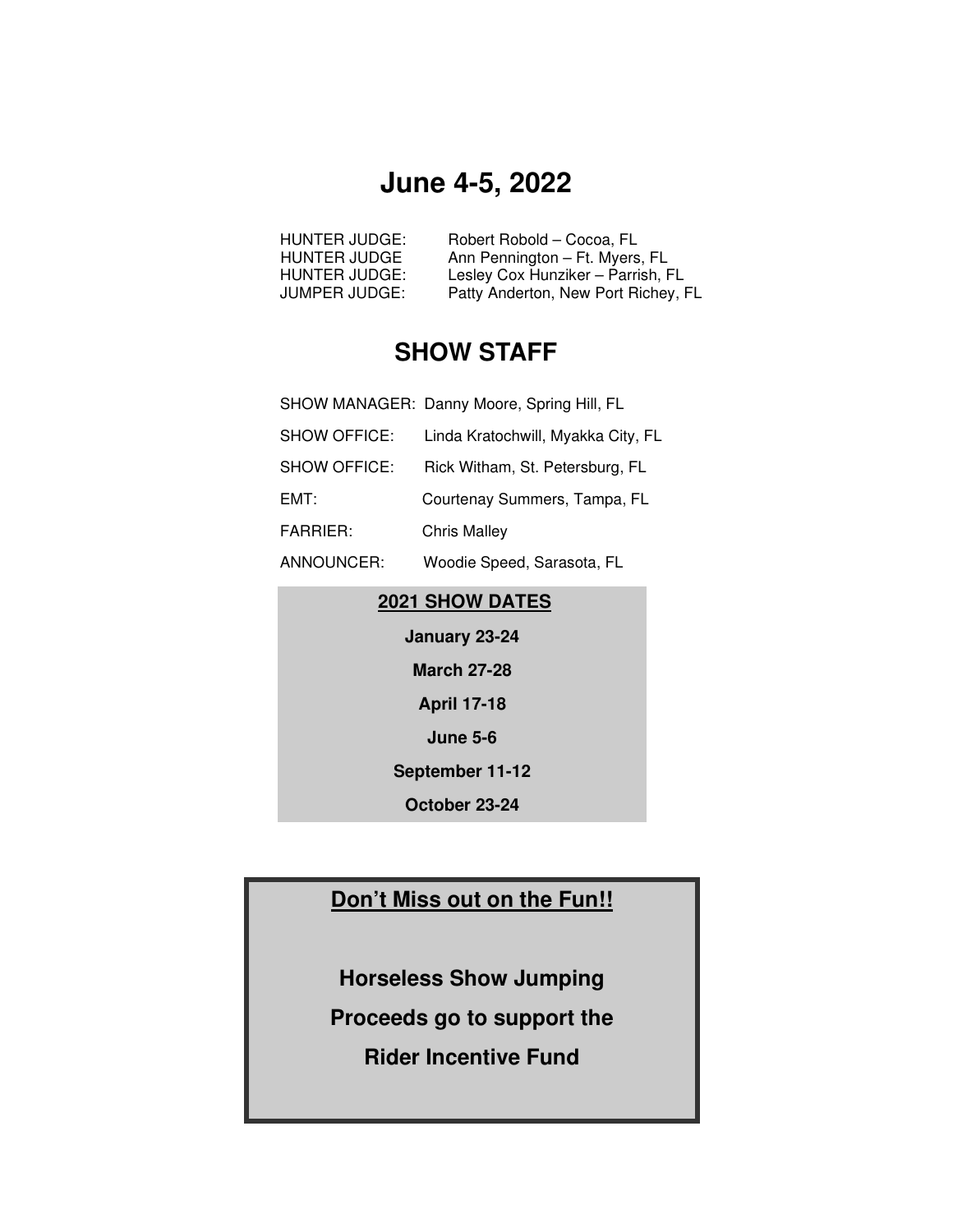

# **2022 RIDER INCENTIVE PROGRAM PINELLAS COUNTY HUNTER ASSOCIATION**

The Pinellas County Hunter Association is offering an extended Rider Incentive program. It is offered in two age categories for our junior riders. To qualify for this fund, the junior rider must complete an application, date it and turn it in to the show office.

Please be aware that points will be accrued from the show that the application was submitted and not before.

The Rider Incentive Fund will be divided by age groups. Juniors with the ages 13 - 17 (The rider must be 13 as of December 1st of that show year) and juniors 12 & under will qualify. Our show year begins December1st and ends November 30th of the next year. All applicants must be paid members of that show year and have a Social Security number. In their age group, the three high point riders in all PCHA hunter, equitation and jumper classes will receive monetary rewards that we hope will go toward deferring the cost of education on the college level while awarding their achievements in their equestrian endeavors. First place award in each age group will be \$1000, the second and third place awards will be \$500 each. No one rider will be eligible to receive scholarship money more than two times in one or both age categories combined. If it is found that a junior has cross-entered in any divisions that are not allowed as stated on the prize list, their applications will be null and void.

**All Rider Incentive applicants will be required to check in with the horse show office at the end of each show to record the divisions/classes they entered and horses/ponies they showed. Points will NOT count for that show if you fail to record your results. Points may be recorded when you check out.**

PCHA is blessed with having the means to give back some monetary rewards to their membership each year. We hope to enhance the prestige of all equestrian events.

Thank you from the PCHA Board of Directors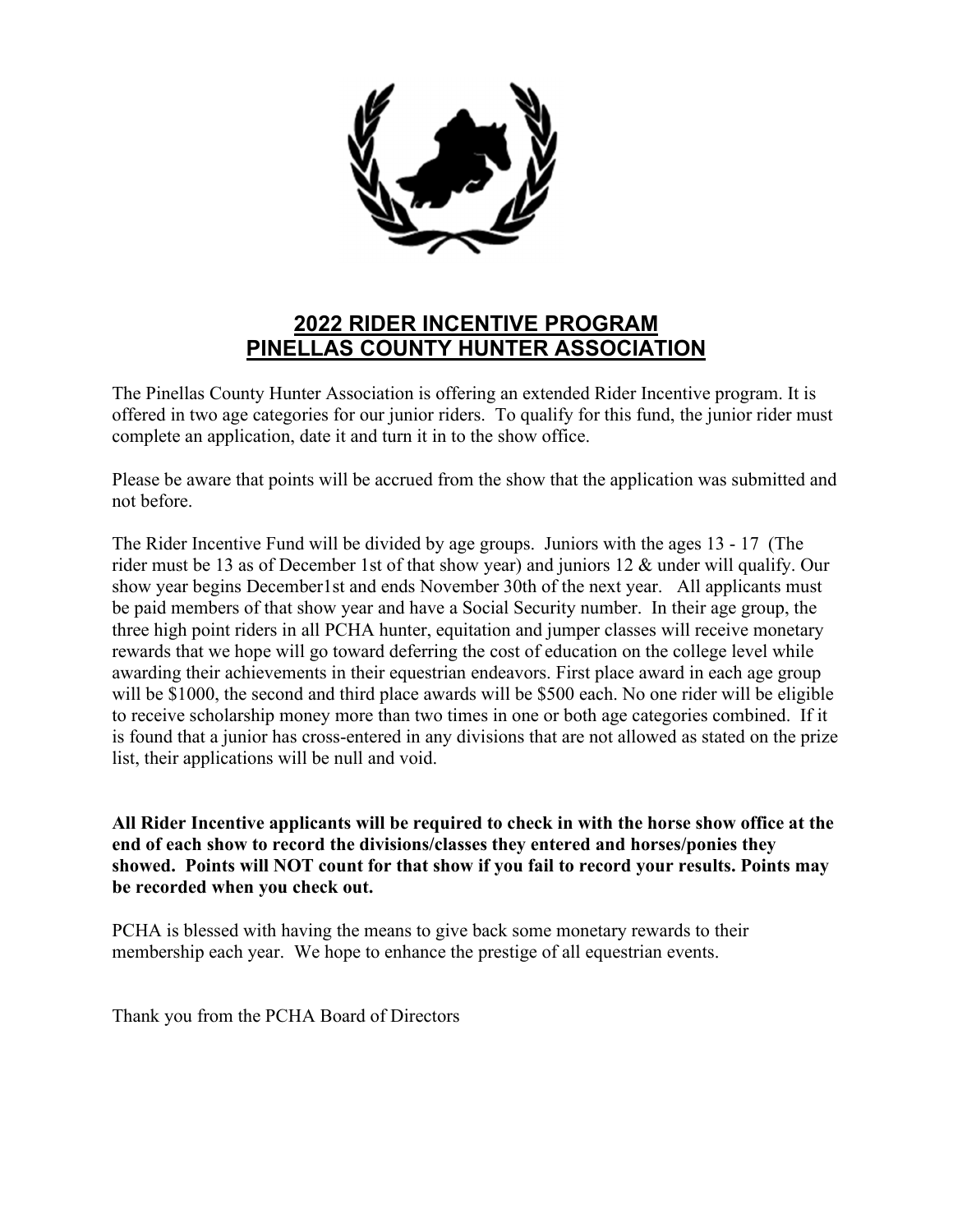### **GENERAL SPECIFICATIONS**

Proper Attire and Tack is required for all divisions.

All Hunter Division Entries will be judged on manners, way of going & suitability for that division.

All Equitation Division Entries will be judged on seat, hands, and control.

The age of the rider is their age as of 1 December 2020.

All classes must be added or scratched in the horse show office prior to the start of the class.

It is compulsory for all riders when mounted to wear properly fastened protective headgear which meets or exceeds ASTM / SEI standards for equestrian use and carries the SEI tag. It must be properly fitted with the harness secured.

Warm Up classes are tentative. They may be cancelled at any time. No year-end award. Exhibitors and Trainers are responsible for a knowledge of the Rules and Regulations regarding the PCHA

show and are responsible for their own errors. Any conditions and/or questions that may arise, if not specifically covered herein, will be decided by the Board of Directors. All decisions are final.

#### **HUNTER DIVISION SPECIFICATIONS**

 **WALK-TROT UNDER SADDLE /HUNTER \*** (points follow horse/pony) Open riders of all ages. Riders not to have cantered at any horse show. Open to horses or ponies. May **NOT** enter LEADLINE, WALK or CROSSRAIL classes.

**CROSSRAIL HUNTER 18" \*** (points follow horse) Riders of any age who have never jumped more than 18". Open to horses and ponies. May **NOT** enter any other o/f classes.

**SHORT STIRRUP HUNTER 18"** \* (points follow horse) Riders 12 and under who have never jumped more than 18". Open to horses and ponies.

**LONG STIRRUP HUNTER 18" \*** (points follow horse) Riders 13 and over who have never jumped more than 18". Open to horses and ponies.

#### \***ENTRIES MUST BE MADE PRIOR TO 4 pm FRIDAY**

**INTERMEDIATE RIDER 2' or 2'3" HUNTER \*\*** (points to follow horse) Riders of all ages who have never jumped more than 2'3' at any horse show. May select either height. Open to horses and ponies. If more than 16 entries classes will be split by horse show office.

#### **\*\* ENTRIES MUST BE MADE PRIOR TO 4 pm SATURDAY**

2' **NERVOUS NOVICE RIDER** (points to follow rider) Open to children and adults. No penalty for trotting vs cantering the lines. May not cross enter to 2' Low Hunter, Short Stirrup, Long Stirrup or Intermediate Hunter or Rider.

**2 'LOW HUNTER** (points to follow horse) Open to all horses and ponies.

**LOW HUNTER 2'3"-2'6"** (points to follow horse) All riders and horses and ponies no restrictions as to experience.

**NON T / B HUNTER 2'6" or 3'** (points to follow horse) All riders open to horses that are not registered in any stud book recognized by the Jockey Club. No réstrictions as to previous show experience.

**THOROUGHBRED HUNTER 2'6" or 3'** (points to follow horse) All riders Open to horses that **are**  registered in any stud book recognized by the Jockey Club. No restrictions as to previous show experience.

**CHILDERN'S HUNTER 3', 3'3"** (points to follow horse) Riders 18 and under. Open to horses.

**ADULT AMATEUR HUNTER 3'** 3'3" (points to follow horse) All Adult Amateur. Open to horses.

**PONY HUNTER SM 2'3" MED 2'6" LG 2'9"** (points follow pony) Riders under 18 Open to ponies.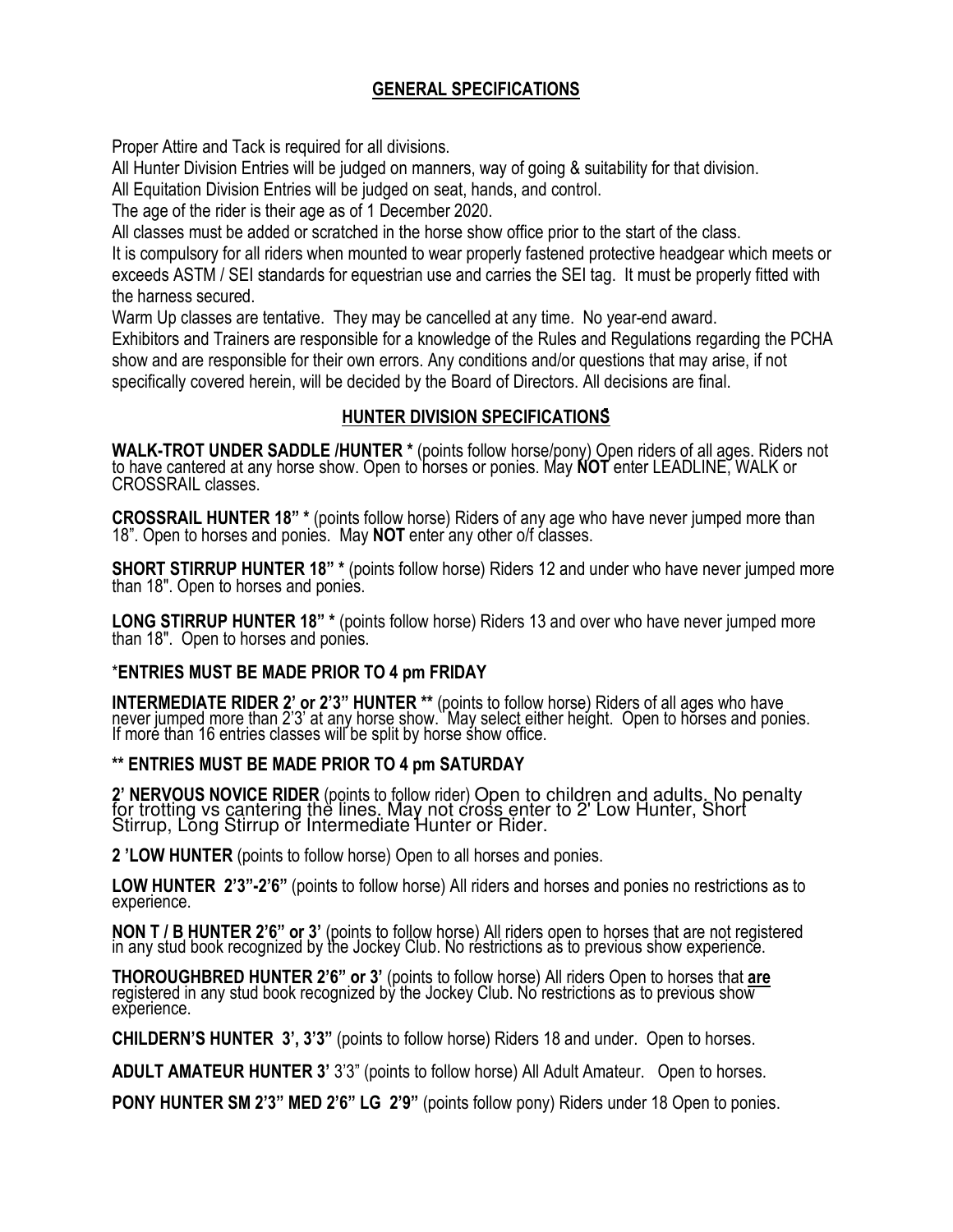**CHILDREN'S PONY HUNTER SM/MED 2'** Open to ponies under 13.2 hands **LARGE 2' 6"** Open to ponies over 13.2 but not over 14.2 hands. Riders under 18 (points to follow pony)

**PRE-CHILDREN'S HUNTER 2'6"** (points to follow horse) Riders under 18 Open to horses and ponies. Rider / Horse combination not to have shown over 2'6" in the past year.

**PRE-ADULT AMATEUR HUNTER 2'6"** (points to follow horse) Riders over 18 Open to horses Rider/ Horse combination. Not to have shown over 2'6" in the past year.

**CHILD/ADULT HUNTER 2'3", 2'6" or 2'9"** (points to follow horse) Open to all rider / horse & pony combinations regardless of past show experience.

**OPEN HUNTER 18"** (points to follow the horse or pony) Open to all riders. Trotting not penalized.

**GREEN HUNTER 2'** (points to follow the horse or pony) Open to all riders. May not cross enter below or above 2'.

**HUNTER PLEASURE HORSE/PONY** Points to follow Horse/Pony. Judged on the flat, relaxed way of going. W/T/C.

#### **EQUITATION DIVISION SPECIFICATIONS**

**LEADLINE \*** (points follow rider) Riders 8 and under who have not shown at the trot. Entries to be led both directions of the ring. Open to horses or ponies. May enter WALK. Year End Awards for Champion & Reserve Champion.

**WALK \*** (points follow rider) Riders 8 and under who have not shown at the trot. Entries are to be shown at the walk in both directions of the ring. Open to horses and ponies. May enter LEADLINE. **May NOT enter the WALK-TROT classes**.

**WALK-TROT EQUITATION \*** (points follow rider) Riders 12 and under who have not shown at the canter. Open to horses or ponies. To be shown at the walk and trot in both directions of the ring. **May NOT enter LEADLINE or WALK classes**.

**INTERMEDIATE RIDER EQUITATION 2' or 2'3" \*** (points follow rider) Riders of all ages who have never jumped more than 2'3'. If more than 16 entries classes will be split by the horse show office.

#### **\*ENTRIES MUST BE MADE PRIOR TO 4 pm FRIDAY**

**CROSSRAILS EQUITATION 18" \*\*** (points follow rider) Riders of any age who have never jumped more than 18". Open to horses or ponies. May **NOT** enter any other o/f classes.

**SHORT STIRRUP EQUITATION FIRST YEAR 18"** \*\* (points follow rider) Riders 12 and under who have never jumped more than 18". Open to horses or ponies. May **NOT** enter 2' Hunter.

**LONG STIRRUP EQUTATION 18" \*\*** (points follow rider) Riders 13 and over who have never jumped more than 18". Open to horses or ponies.

#### **\*\* ENTRIES MUST BE MADE PRIOR TO 4 pm SATURDAY.**

**CHILDERN'S EQUITATION 3', 3'3"** (points to follow rider) Riders under 18. Open to horses.

**ADULT AMATEUR EQUITATION 3', 3'3"** (points follow rider) All Adult Amateur Riders. Open to horses.

**CHILDREN'S PONY EQUITATION 2' SM/MED 2'6" LG** (points follow rider) Riders under 18. Open to ponies.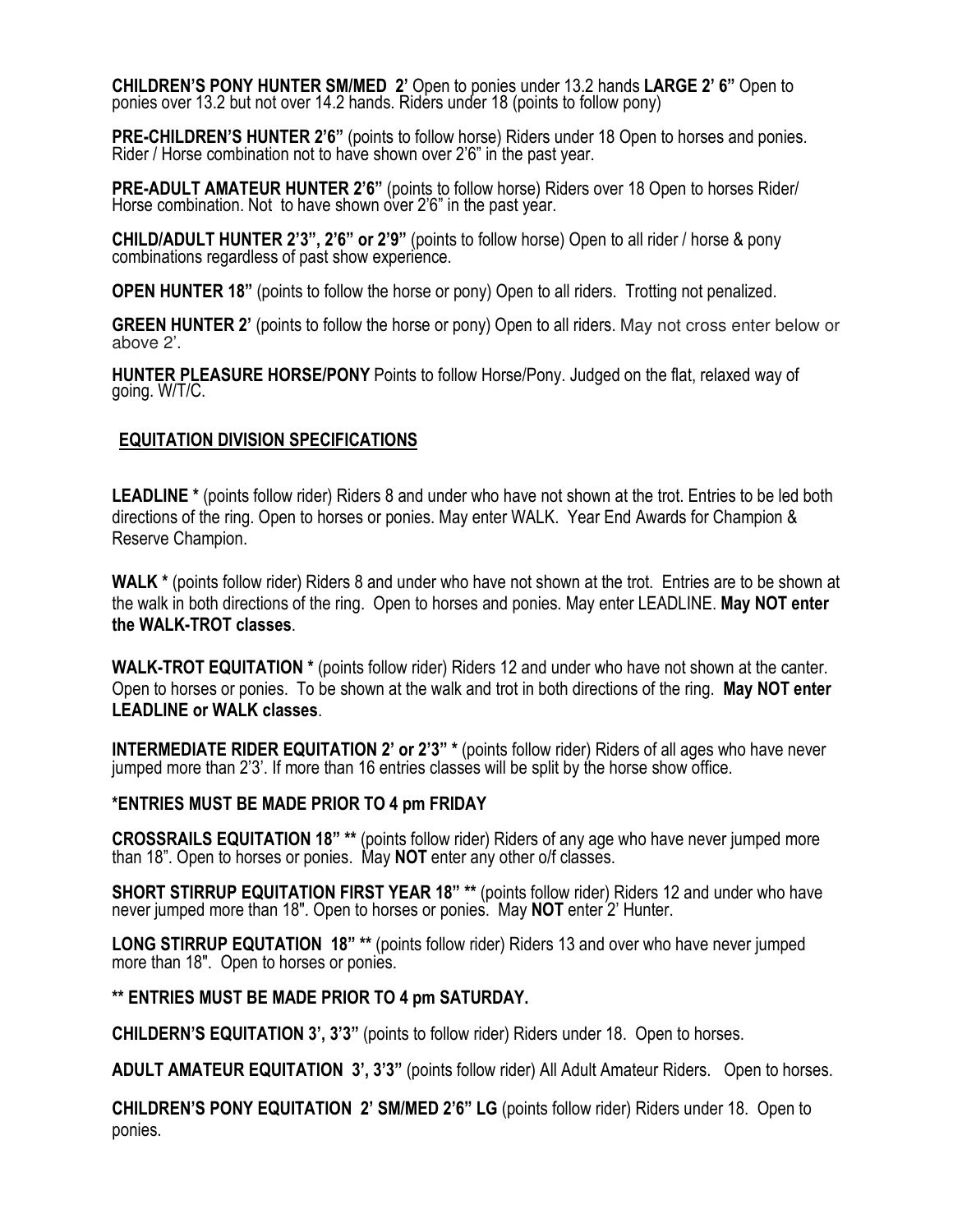**PONY EQUITATION SM 2'3" MED 2'6" LG 2'9"** (points follow rider) Riders under 18. Open to ponies.

**PCHA HORSE MEDAL 2'3", 2'6" or 3'** (points follow rider) Junior and amateur adult riders. Entries to be shown over a course of not less than 8 fences. Tests 1-18 will be incorporated into the course.

**PCHA PONY MEDAL 2'3", 2'6" or 3'** (points follow rider) Riders under 18. Entries to be shown over a course of not less than 8 fences. Tests 1-18 will be incorporated into the course.

**PRE -CHILDREN'S EQUITATION 2'6"** (points to follow rider) Riders under 18. Open to horses and ponies. Horse / Rider combination not to have shown over 2'6" in the past year.

**PRE- ADULT AMATEUR EQUITATION 2'6" (**points to follow rider) Riders over 18. Open to horses Horse / Rider combination not to have shown over 2'6" in the past year. **CHILD/ADULT EQUITATION 2'3", 2'6" or 2'9"** (points to follow rider) Open to all rider / horse & pony combinations regardless of past show experience.

#### **MARSHALL & STERLING CLASS SPECIFICATIONS**

**M & S ADULT MEDAL** 3' Adult amateur riders. Minimum of 8 fences including a combination & 2 changes of direction. 2 or more tests of the top 4 required. 1 rider per horse. To fill a class, 3 riders must complete the course.

**M & S CHILD'S HORSE MEDAL** 3' Child riders on a horse Minimum of 8 fences including a combination & 2 changes of direction. 2 or more tests of the top 4 required. 1 rider per horse. To fill a class, 3 riders must complete the course.

**M & S CHILD'S PONY MEDAL 2' or 2'6"** Child riders on a pony. Minimum of 8 fences at 2' for sm/med & 2'6" for large including a combination & 2 changes of direction. 2 or more tests of the top 4 required. 1 rider per pony. To fill a class, 3 riders must complete the course.

**M & S CHILD'S PONY CLASSIC 2' or 2'6"** Open to pony/rider combination that have shown in 2 classes of the Child's Pony Hunter at this show. 3 riders must complete the course.

**M & S BIT O' STRAW HUNTER CLASSIC 2'6"** Junior or amateur riders. No cross entries of horse/pony or rider into the M&S Child's or Adult Hunter Classic.

**M & S ADULT HUNTER CLASSIC 3'** Open to horse/rider combination that have shown in 2 classes of the Adult Amateur Hunter at this show. Approximately 10 jumps not to exceed 3' with spreads to 3'.

**M & S CHILD'S HUNTER CLASSIC 3'** Open to horse/rider combination that have shown in 2 classes of the Child's Hunter at this show. Approximately 10 jumps not to exceed 3' with spreads to 3'.

**M & S \$500 CHILD/ADULT JUMPER CLASSIC 3'6"** Open to Child or Amateur Adult riders. Same horse rider combination that has shown in 2 other jumper classes other than the Mini Prix. 10 - 12 Jumps **Proper Attire Required** 

**M & S 2'6" ADULT MEDAL** Open to Adult Amateur Riders that are not competing at the same show in any class with fences 3' or higher. To be shown over minimum of 8 fences at 2'6"' including a combination and at least two changes of direction after the first fence. Two or more tests of the top four competitors are required. The same horse must be used in all phases. Only one rider per horse. Three riders must complete the course for points to count. The rider must be a member of the Marshall & Sterling League for points to count toward qualifying for the Finals.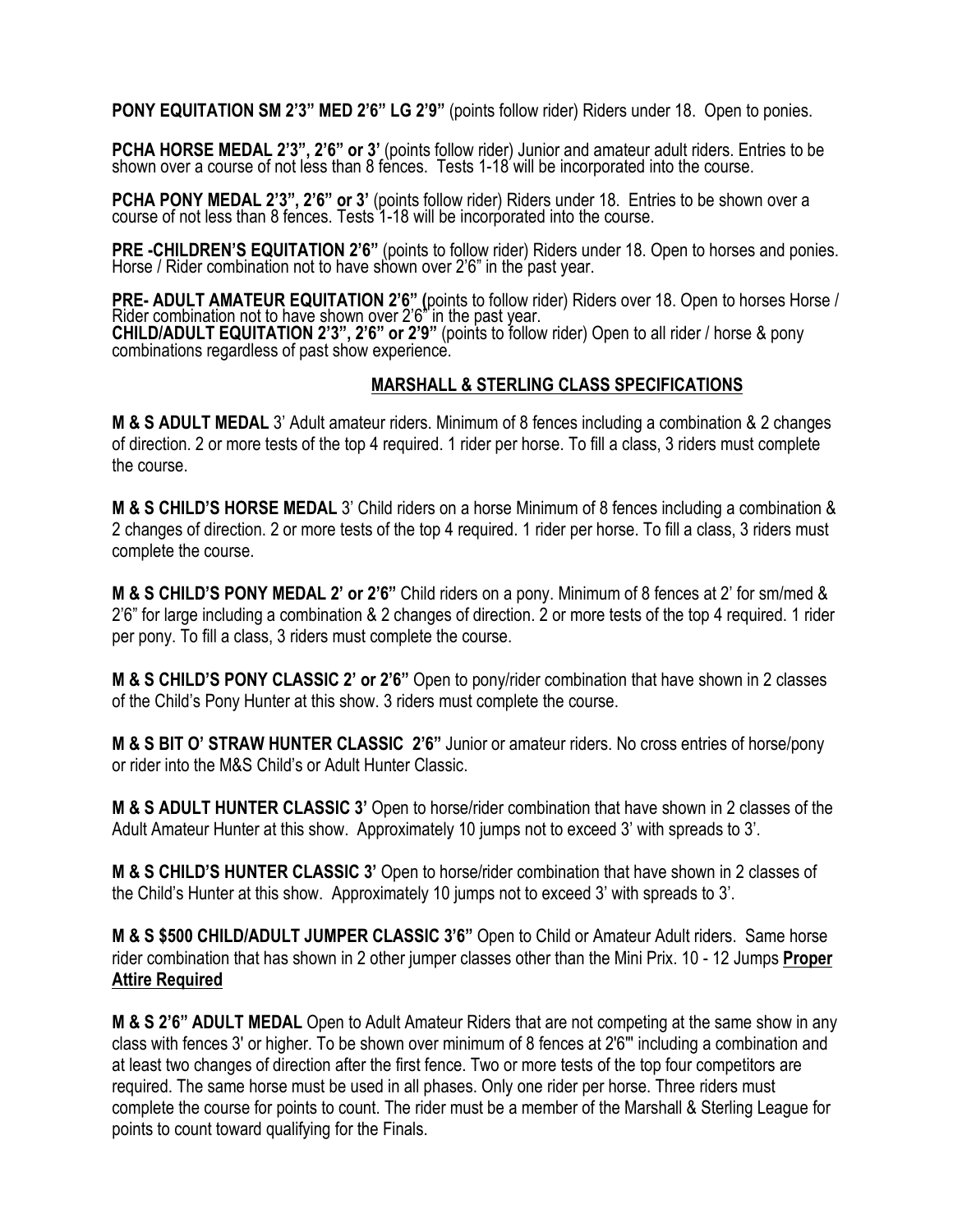#### **M & S 2'6" CHILDREN MEDAL** same as adult specifications.

.

#### **No Year End Awarded For M & S Classes**

#### **JUMPER DIVISION SPECIFICATIONS**

 **HOPEFUL JUMPER 2'3" or 2' 6"** (points follow horse) Open to all riders. **SCHOOLING JUMPER 2'9"** (points follow horse) Open to all riders. **LEVEL 1 JUMPER 3'** (points follow horse) Open to all riders. **LEVEL 2 JUMPER 3'3**" (points follow horse) Open to all riders. **THOROUGHBRED JUMPERS** 2'6" and 2'9" (points follow horse) Open to all riders. **MODIFIED CHILD/ADULT JUMPERS** 3' - 3'3" Open to Children and Adult Amateurs. **CHILD / ADULT JUMPER 3'6"** LEVEL 3 (points to follow horse) Open to children & adult amateurs. **\$500 MINI PRIX 3' LEVEL 1** (no year-end award) Open to All Riders Must enter at least 2 other classes **OPEN JUMPER 3'6" LEVEL 3** (no year-end award) Open to All Riders

### PCHA \$500 MINI PRIX

#### **PROPER ATTIRE REQUIRED**

. **ENTERED AT LEAST 2 OTHER JUMPER CLASSES AT THIS**  .<br>. **SHOW THE SAME HORSE/RIDER COMBINATION MUST HAVE** 

#### **RANDOM ORDER OF GO**

#### **PRIZE MONEY (10 ENTRIES)**

#### **\$125 \$75 \$65 \$60 \$50 \$45 \$40 \$40**

#### **IF LESS THEN 10 PRIZE MONEY WILL BE ADJUSTED**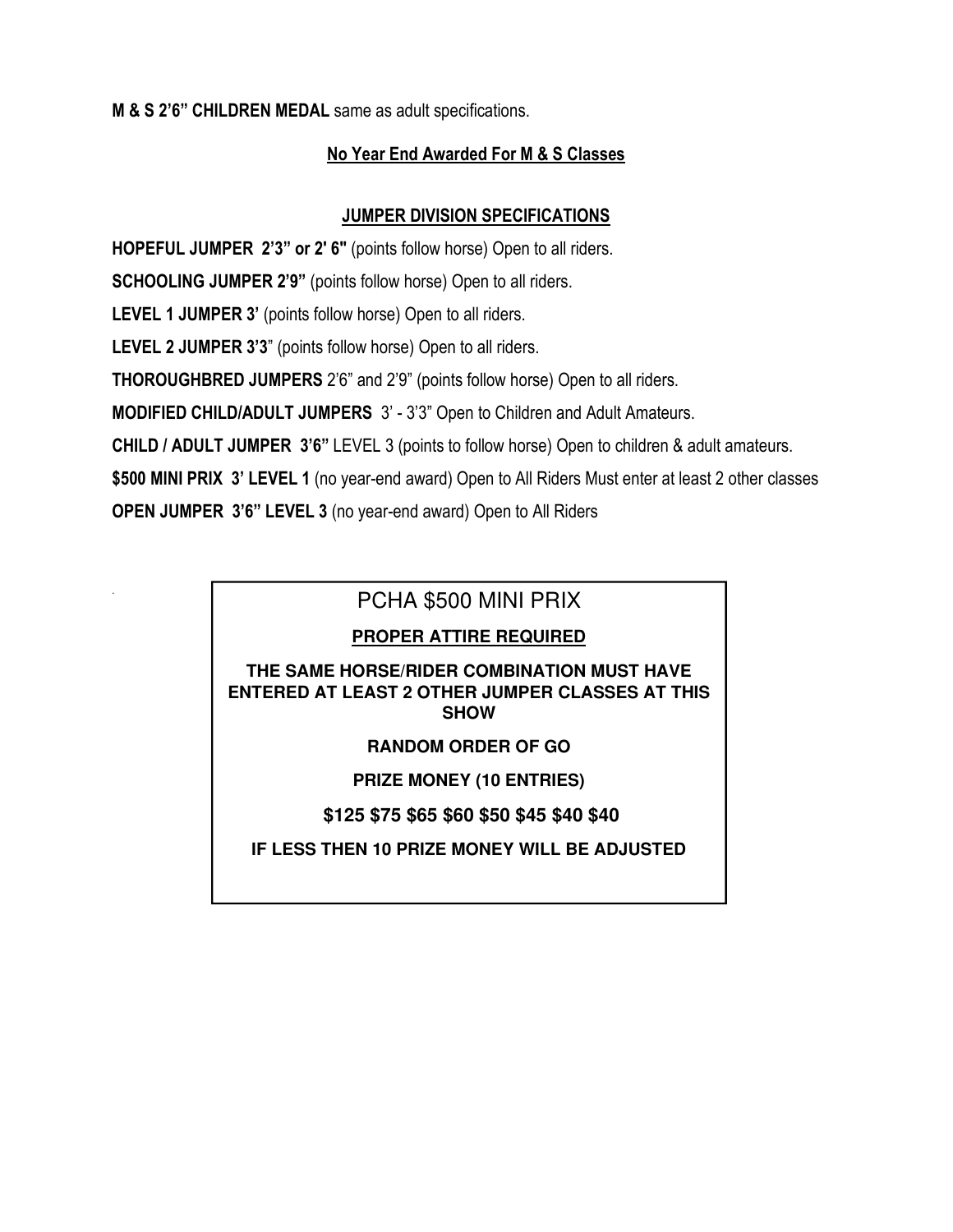

#### **2018 MARSHALL & STERLING CLASSES**

 **M & S CHILD'S PONY HUNTER CLASSIC** 

**M &S 2'6" ADULT MEDAL** 

**M & S 2"6" CHILDREN MEDAL** 

**M & S ADULT HUNTER CLASSIC** 

**CHILDREN HUNTER CLASSIC** 

**M & S CHILD'S PONY MEDAL 2'3" or 2'6"** 

**M & S BIT O' STRAW HUNTER CLASSIC 2'6"** 

**M & S ADULT MEDAL 3'** 

**M & S CHILD'S HORSE MEDAL 3'** 

**M & S \$500 CHILD/ADULT JUMPER CLASSIC 3'6"** 

MUST ENTER 2 OTHER CLASSES **PROPER ATTIRE REQUIRED**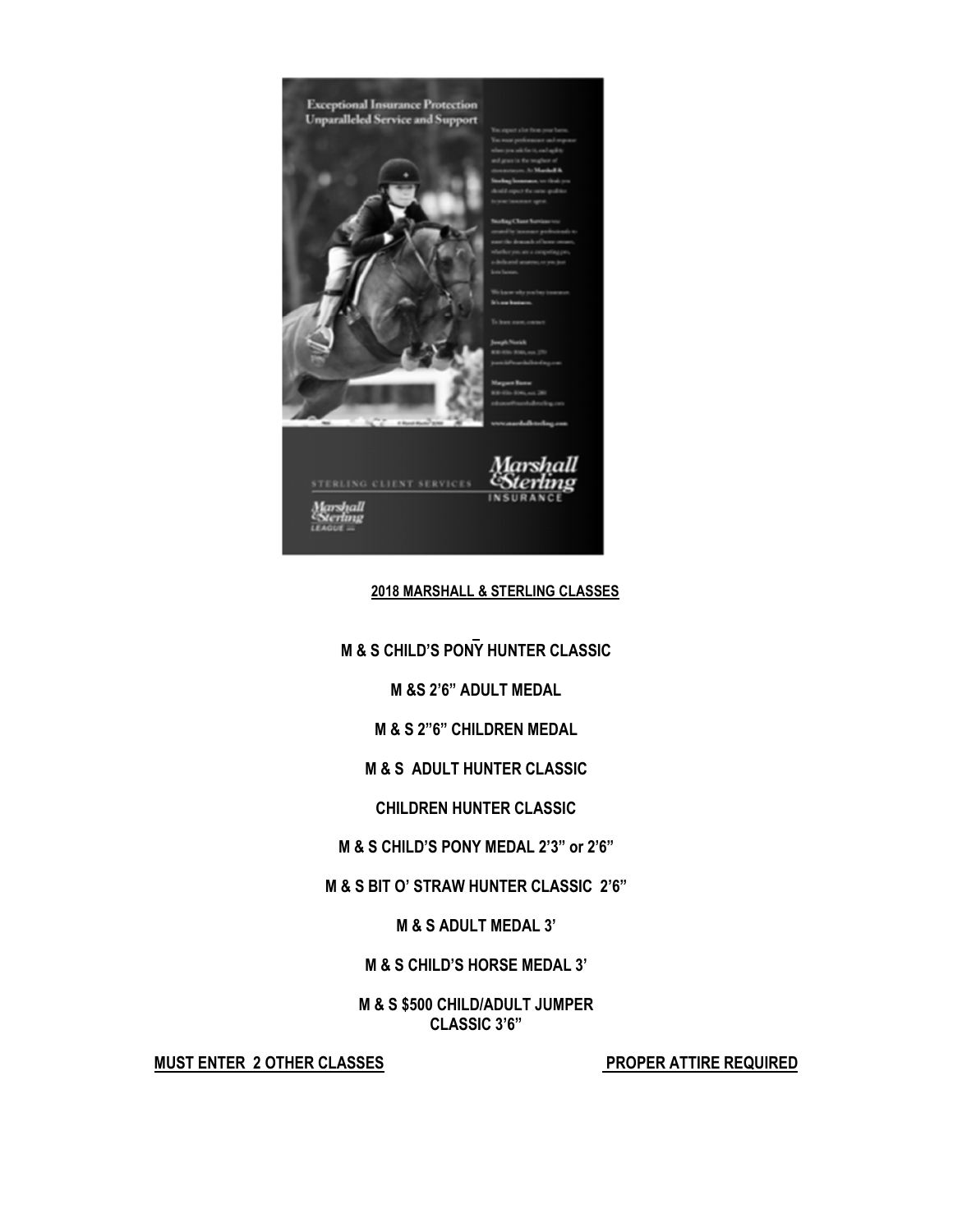#### **RULES AND REGULATIONS**

All competitors are required to be members of PCHA. Annual Dues: \$25 individual, \$200 life. Memberships runs December 1 through November 30. Your application must be complete and turned in to the show office before an exhibitor number will be issued. A membership application must accompany entry to avoid a late fee.

2. Late fees will be enforced. Reserving a stall will not eliminate a late fee. Entries are due the Tuesday before the show by 1 pm. Entries received a week before the show on Wednesday by 1 pm will earn a \$10 credit. Entries received after 1 pm Tuesday - \$10 late fee.

3. Stalls available Friday 5:00 a.m. Hunter Rings will be set up by noon and Jumper Ring by 2 pm. Horses wishing to arrive prior to Friday, need to notify the horse show secretary. There is an additional charge of \$30 per night.

4. All Horses must have a stall. (Fairgrounds Rule)

5. Shavings are available from the fairgrounds.

# https://floridastatefair.com/shavings/

6. All horses must provide a copy of a current negative coggins.

7. Stalls \$115, Tack Stalls \$115, Schooling Fee \$15 (no schooling fee classes #1 – #6) Office Fee \$20. Non-show horse fee \$40. Hunter Classes \$20. Jumper Classes \$25, \$60, \$70

8. Tack stalls can be split. Splits must be in the office by 8:00 Saturday.

9. Non-Show Horses must pay a stall fee, a schooling fee, an office fee and a non-show horse fee.

10. Show Office Hours: Friday 1:00 P.M. –5:00 P.M. Saturday & Sunday - 7:00 A.M. until 1 hour after the last class is pinned. Please wait 1/2 hour after your division is pinned to check out.

11. Exhibitor numbers will not be issued until an open check made payable to PCHA is left in the show office. All horse / riders will be issued their own number.

12. Trainers are responsible for any unpaid accounts of their clients. An open check made payable to PCHA must be left in the show office.

13. Horses will be allowed to school in the show rings only at designated times.

14. All schooling riders must be accompanied by a trainer.

15. All riders must wear properly fitted protective, approved headgear, at all times while mounted.

16. Proper attire is required for all classes. Coats may be optional during hot weather. Jumper Riders may wear Polo shirts. Proper attire is required for the Mini-Prix & M&S Jumper Classic.

17. Bell boots and other protective gear are not permitted in Hunter classes.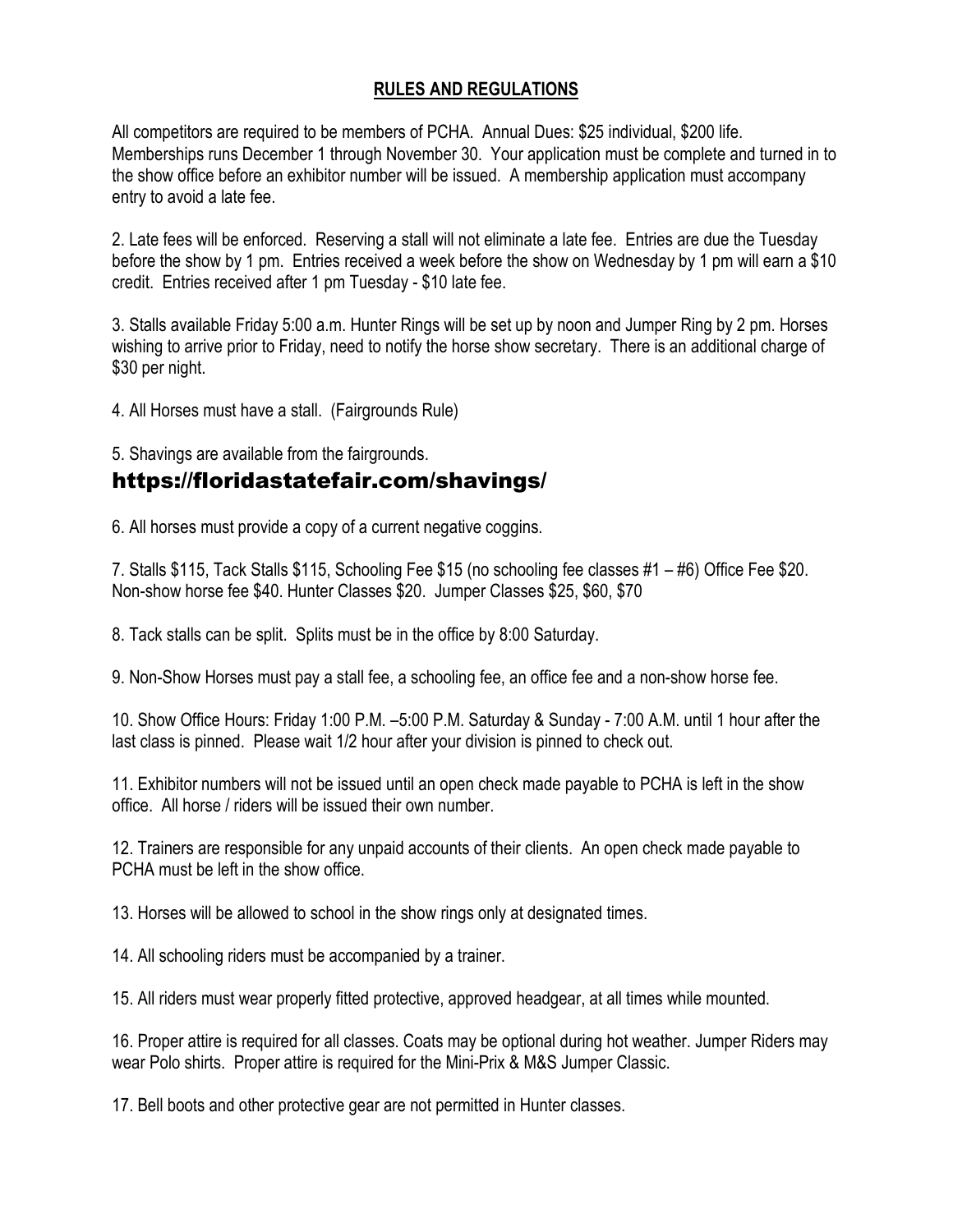18. All dogs must be leashed while on the show grounds.

19. Park in designated parking areas. Vehicles may be brought to barns for loading / unloading only. 20. UNDER FLORIDA LAW equine activity sponsors or equine professionals are not liable for injuries to or the death of a participant in an equine activity resulting from inherent risks of equine activities.

21. PCHA, its officers and Board of Directors, the Florida State Fair Authority and the Bob Thomas Equestrian Center are not responsible for any loss, theft, accident, or injury occurring to any person, animal, or property. All owners and exhibitors are responsible for all damage incurred by them, their agents, and employees. Every horse entered will be under the control of PCHA. Any horse or person may be denied entry by the PCHA Board. Stallions may NOT be shown or handled by anyone under 18 years of age.

22. Telephones and radios may not be worn in any of the rings.

23. Motor vehicles may not be driven by anyone that does not have a valid driver's license.

24. It is compulsory for all riders when mounted to wear properly fastened protective headgear which meets or exceeds ASTM / SEI standards for equestrian use and carries the SEI tag. It must be properly fitted with harness secured.

25. Exhibitors and trainers are responsible for a knowledge of the Rules and Regulations regarding PCHA and are responsible for their own errors. Any conditions and/or questions that may arise, if not specifically covered herein, will be decided by the Board of Directors. All decisions are final.

## **FRIDAY SCHOOLING RULES**

#### **After the Horse Show Office is closed, no Paramedic is on the show grounds, riding is at your own risk.**

The PCHA Board has adopted the following list of schooling rules. It is imperative that all trainers and exhibitors adhere to these rules out of courtesy and safety for their fellow members.

- $\Rightarrow$  Trainers must help enforce the schooling rules.
- $\Rightarrow$  No one will be allowed in the rings while the crew is setting up jumps
- $\Rightarrow$  No one will be allowed in the rings while they are being dragged and watered.
- $\Rightarrow$  Please vacate the area completely when dragging and watering equipment shows up.
- $\Rightarrow$  Ring monitors may be present.
- $\Rightarrow$  All trainers and riders must follow the instructions given by the ring monitors.
- $\Rightarrow$  All riders must wear approved helmets and proper schooling attire.
- $\Rightarrow$  All riders must be accompanied by their trainers while in the ring.
- $\Rightarrow$  Jump only in the ring. Flat work should be done in the warm-up areas next to the ring.
- $\Rightarrow$  No pedestrians other than trainers in the rings
- $\Rightarrow$  No more than 8 horses in the ring. **NO EXCEPTIONS**
- $\Rightarrow$  Time limits may be imposed
- $\Rightarrow$  Lounging is allowed behind the schooling area of the hunter ring. Other areas may be available.